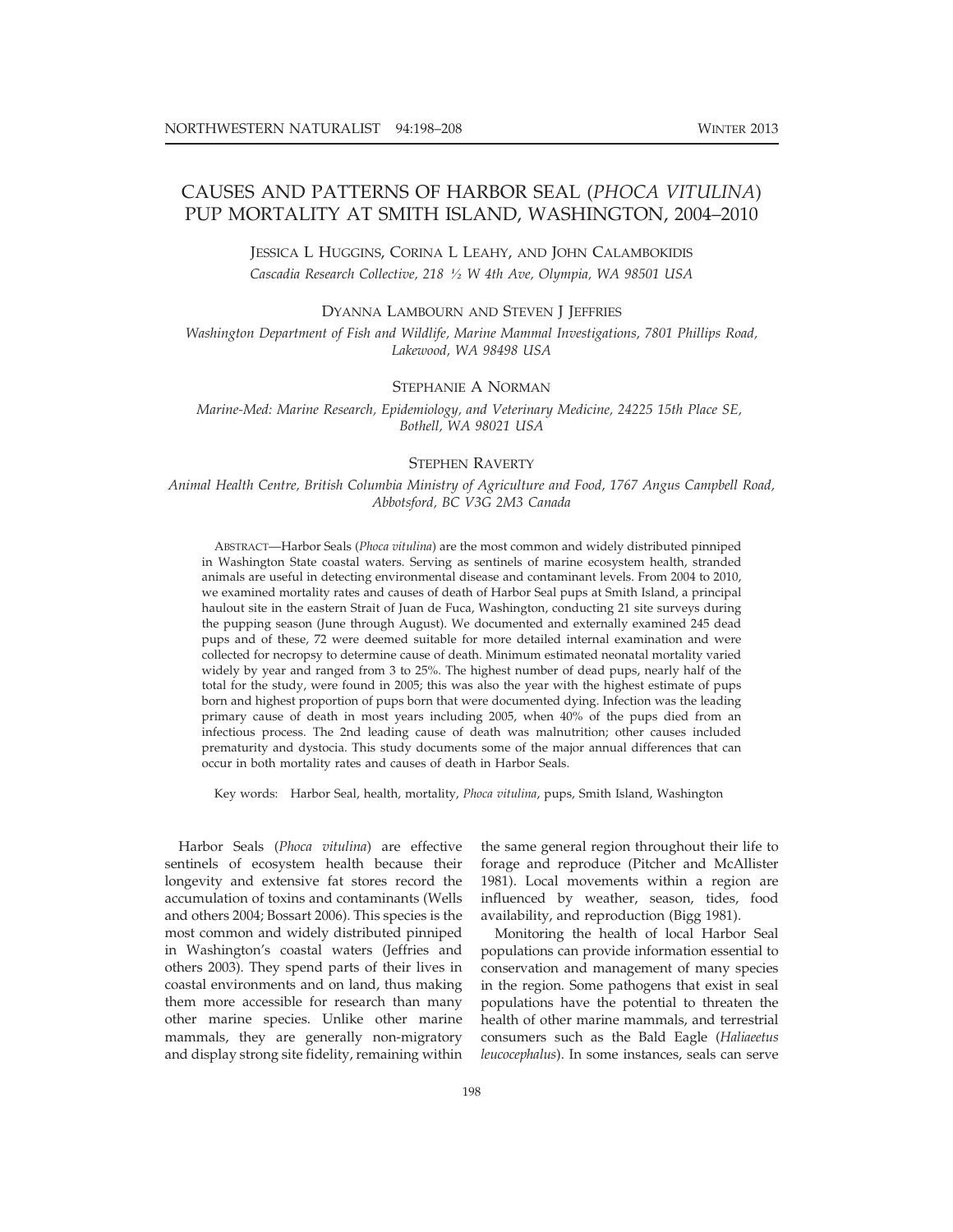as reservoirs of potential zoonotic pathogens, thus posing a possible health risk to humans (Gibson and others 2011; Kersh and others 2012). Seals and other marine animals are also exposed to bacterial (Salmonella, Campylobacter, Vibrio spp., for example) and protozoal (Giardia, Cryptosporidium, and Toxoplasma spp.) pathogens from anthropogenic sources such as agricultural and urban run-off (Miller and others 2002; Kreuder and others 2003; Stoddard and others 2005, 2008; Miller and others 2006; Fayer and others 2011).

Previous studies have examined causes of morbidity and mortality in Harbor Seals and other marine mammals of Washington State coastal waters (Calambokidis and others 1978, 1985; Steiger and others 1989; Hong and others 1996; Norman and others 2004). Past studies of Harbor Seals have compared birth rates, mortality rates, and causes of death at numerous sites in the region, including Smith Island, over a single year (Calambokidis and others 1978, 1985; Steiger and others 1989). Harbor Seal abundance in Washington increased from the 1970s through the 1990s and then stabilized at near carrying-capacity levels (Calambokidis and others 1985; Jeffries and others 2003). Harbor Seals have proved to be important indicators of polychlorinated biphenyl (PCB) and other chemical contaminant accumulation in the Pacific Northwest, and while levels of some contaminants have declined over time, other emerging contaminants (polybrominated diphenylethers, or PBDEs) have increased over the last 20 years (Calambokidis and others 1991; Ross and others 2004, 2013).

Understanding trends in mortality can help determine the relative contribution of disease, malnutrition, or other factors while establishing a baseline of mortality data for a population. Assessing causes of mortality over multiple years provides a unique opportunity to monitor these trends and identify unusual changes and contributors of mortality over a longer period of time compared to a single mortality event. This study combined active searches for dead seal pups at an important haulout site over multiple years with detailed examinations to evaluate changes in causes of mortality and monitor unusual trends, patterns, and emerging pathogens. Our specific objectives were to: (1) assess whether primary causes of mortality varied significantly between years; (2) determine if

pup size (measured by weight, length, and sternal blubber thickness) is associated with cause of mortality; and (3) evaluate whether any diseases or conditions are consistently prevalent in this study population.

#### **METHODS**

# Study Site

Smith Island was chosen as the study site because it is subject to relatively low levels of human disturbance. This is due to the island being part of the San Juan Islands National Wildlife Refuge; access to the island is restricted, requiring a federal permit from the United States Fish and Wildlife Service (USFWS 2010). Smith Island is a small, rocky island located within the eastern Strait of Juan de Fuca (UTM: 10 N 0511700mE 5352315mN, NAD 83) (Fig. 1). It is connected to the even smaller Minor Island by a spit that is accessible from Smith Island during low tide. For this study, both Smith and Minor Islands were surveyed and henceforth will be collectively referred to as Smith Island.

#### Survey Dates and Methods

Annual survey dates were chosen to coincide with pupping season at Smith Island (mid-June through mid-August) and to precede molting. Attempts were made to schedule multiple survey dates each year, approximately 2 wk apart. Dates were selected for times of low tide and were subject to personnel and vessel availability as well as weather. Due to these constraints, no surveys were conducted in 2007 and only 1 survey was conducted in 2008. Therefore, this study includes data collected from surveys conducted in 2004–2006 and 2008–2010 (Table 1).

The haulout site was reached by small boat. Surveyors were deposited at the eastern end of Minor Island and walked westward along the north and south sides of the island, staying below the high-tide line except to examine a carcass located above it. Once Minor Island was completed, surveyors either crossed the connecting spit on foot or were ferried by boat to do the same on Smith Island. Whenever possible, 2 teams of at least 2 individuals were formed to facilitate simultaneous searches of the north and south shores of the islands. If personnel were limited to 2 or 3 individuals, each island was circumnavigated by a single team.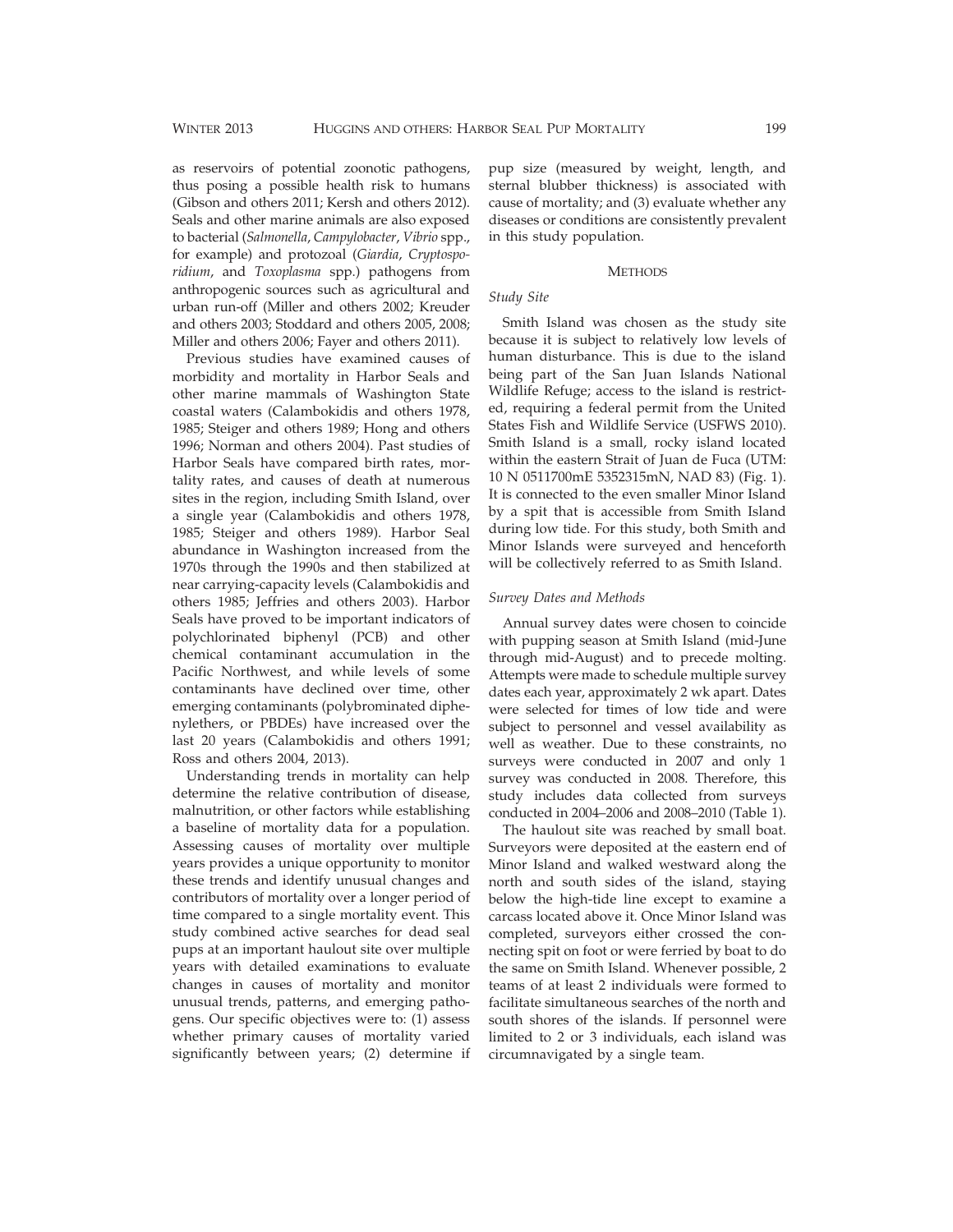

FIGURE 1. Location of Smith Island, Washington State.

|                | 2004 |      | 2005    |         | 2006 |       | 2008 |        | 2009 |       | 2010 |          |
|----------------|------|------|---------|---------|------|-------|------|--------|------|-------|------|----------|
|                |      | #    |         | #       |      | #     |      | #      |      | #     |      | #        |
| Date           | Day  | Dead | Day     | Dead    | Day  | Dead  | Day  | Dead   | Day  | Dead  |      | Day Dead |
| June $(16-30)$ | 21   | 1(1) |         |         |      |       |      |        |      |       | 29   | 3(2)     |
|                | 30   | 1(1) |         |         |      |       |      |        |      |       |      |          |
| July $(1-15)$  | 9    | 4(1) | 5       | 13(7)   | 6    | 2(0)  |      |        | 8    | 12(5) |      |          |
|                | 15   | 1(1) | 6       | 4(3)    | 12   | 17(8) |      |        |      |       |      |          |
|                |      |      | 10      | 13(3)   |      |       |      |        |      |       |      |          |
|                |      |      | 11      | 2(2)    |      |       |      |        |      |       |      |          |
|                |      |      | 13      | 13(2)   |      |       |      |        |      |       |      |          |
| July $(15-31)$ |      |      | 25      | 24 (12) |      |       |      |        | 22   | 11(4) | 23   | 8(1)     |
| August (1-15)  |      |      | 7       | 37(7)   |      |       | 5    | 30(6)  |      |       | 10   | 22(6)    |
| August (15-31) |      |      |         |         |      |       |      |        | 20   | 27(1) |      |          |
| Totals         | 7(4) |      | 106(35) | 19(8)   |      | 30(6) |      | 50(10) |      | 33(9) |      |          |

TABLE 1. Survey dates and number of dead Harbor Seal pups counted and collected for necropsy (in parentheses) from Smith Island, Washington. No surveys were conducted in 2007.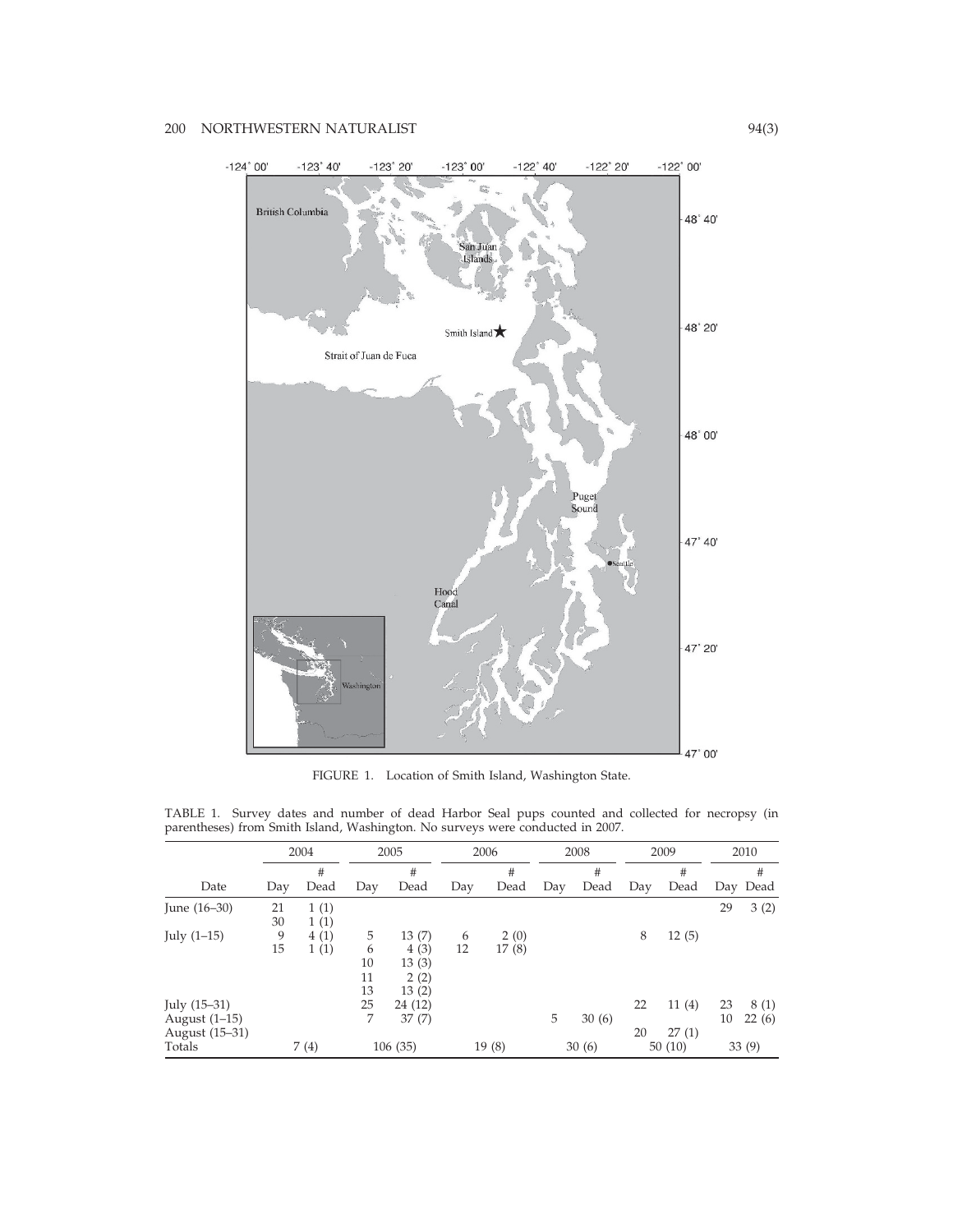All dead seals were recorded and photographed. In some cases, carcasses were inaccessible due to proximity to nesting gulls; photos of the animal were taken at a distance and the carcass was included in the count. Once counted, accessible carcasses that were not being collected were marked by biodegradable string applied at a secure point (hind flipper insertion) on the carcass to prevent duplicate counts on future surveys. Detailed locations were noted for those that were inaccessible and were compared to photos and location details of carcasses found in the same areas during subsequent surveys to avoid duplication.

Estimates of the number of Harbor Seals using Smith Island, as well as the number of pups born, were generated from counts made from aerial surveys conducted by Washington Department of Fish and Wildlife and the National Marine Mammal Laboratory. Methods for these surveys are described in Jeffries and others (2003); they involved over-flights at 700 to 800 ft (213 to 244 m) elevation and 80 knots (92 mph), and relied on counts of seals made from photographs taken. Aerial surveys and dead pup searches were not conducted on the same dates, as the presence of surveyors on the island flushes the majority of seals into the water. Estimates were not calculated for 2009 because the surveys took place long after pupping season and no live pups were sighted.

# Data and Sample Collection

Cascadia Research Collective (CRC) is a member of the Northwest Region Marine Mammal Stranding Network (National Oceanic and Atmospheric Administration [NOAA], National Marine Fisheries Service [NMFS]), and collects Level A data on all stranded marine mammals they examine, including animals found during active searches such as those in the present study. Level A data collected for all carcasses recovered during our surveys include date and time of stranding, species, age class, carcass condition, sex, weight, standard length (measured from tip of snout to tip of tail), and evidence of human interaction. In addition, blubber thickness and axillary girth were measured, when feasible. Blubber thickness was measured ventrally at the sternum. Axillary girth was measured around the animal at the axillae of the front flippers. Only relatively fresh, minimally-scavenged carcasses were collected for complete necropsy.

#### Necropsy Procedures

Whole carcasses collected for necropsy underwent complete external and internal examinations and dissections per established protocols (Pugliares and others 2007). Due to scavenging, however, it was often not possible to accurately measure certain features, such as axillary girth, so blubber thickness, weight, and length were used for comparison. Pups were classified as premature if  $\geq 50\%$  body covering was lanugo, the soft white coat covering newborn seals that is typically shed in utero in Harbor Seals (Riedman 1990). All major organ systems were examined, sampled, and photographed when lesions or other abnormalities were noted. Equal numbers of tissue samples were frozen and fixed with formalin. For histological analyses, tissues were processed using conventional methods, embedded in paraffin, sectioned to a thickness of  $3-5 \mu m$ , and stained with hematoxylin and eosin. Additional samples from lesions and fluids were collected for immunohistochemistry, serology, bacterial and viral culture, antibiotic sensitivity testing, and PCR assays.

#### Determining Causes of Mortality

Primary cause of mortality is defined as the condition most likely to have caused the animal's death based on all information provided (Colegrove and others 2005). In order to determine the cause(s) of mortality for necropsied pups, initial stranding data and photographs, necropsy photos and notes, and histopathology reports were examined. Most significant in determining cause of mortality were results of the pathology report. Additional information from initial stranding response forms and necropsy notes was used as needed for clarification. The causes of mortality were divided into 4 major categories: (1) stillborn/ dystocia – stillborn pups or those that died as a result of a traumatic birth; (2) malnutritionemaciation – pups that died as a result of starvation; (3) infectious – pups that died as a result of bacterial, viral, or parasitic infection; and (4) undetermined – necropsy revealed no significant findings, or those for which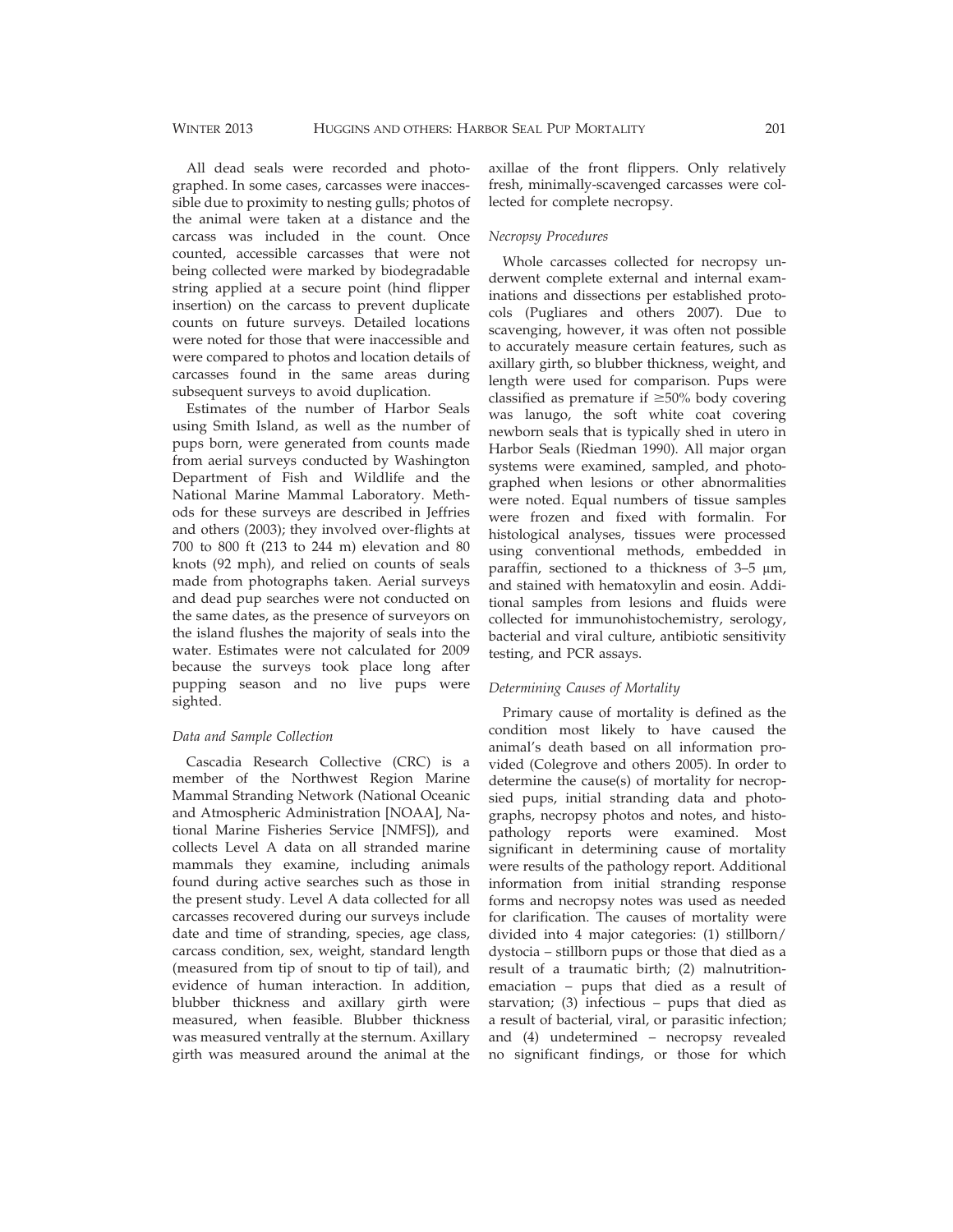TABLE 2. Annual Harbor Seal pup counts on Smith Island, Washington, with calculated birth and minimum mortality rates.

|             | Highest live pup<br>count <sup>*</sup> |                   | pups found,        | Total dead No. of dead<br>before max | Minimum                    | Minimum pup                       | Apparent pups               |
|-------------|----------------------------------------|-------------------|--------------------|--------------------------------------|----------------------------|-----------------------------------|-----------------------------|
| Year<br>(A) | Date $(B)$                             | No. of<br>pups(C) | all surveys<br>(D) | pup count<br>date(E)                 | pups born<br>$= C + E (F)$ | mortality<br>rate = $D \div F(G)$ | not dying $=$<br>$F - D(H)$ |
| 2004        | $11-Aug$                               | 245               |                    |                                      | 252                        | 3%                                | 245                         |
| 2005        | $4-Aug$                                | 352               | 106                | 69                                   | 421                        | 25%                               | 315                         |
| 2006        | $10-Aug$                               | 205               | 19                 | 19                                   | 224                        | 8%                                | 205                         |
| 2008        | $15-Aug$                               | 351               | 30                 |                                      | 351                        | 9%                                | 321                         |
| 2009        |                                        |                   | 50                 |                                      | -                          |                                   |                             |
| 2010        | $26$ -Jul                              | 252               | 33                 | 11                                   | 263                        | 13%                               | 230                         |

\* Live pup count represents the maximum from 1–3 aerial surveys conducted in late July to early August each year by WDFW. No annual surveys were conducted during pupping season in 2009.

post-mortem decomposition or carcass condition hindered histopathological examination.

#### Analyses

Annual minimum mortality rates were calculated using the total number of dead pups counted as a percentage of the total number of pups born that year (Calambokidis and others 1985; Lambourn and others 2010). The total number of pups born was calculated using the highest number of pups observed at the time of the survey, plus the total number of dead pups found prior to the survey. The exact chi-squared test was used to evaluate the association of year with primary causes of mortality; and mean measures of pup size, length, weight, and sternal blubber thickness (SBT) were compared using analysis of variance (ANOVA) (Stata 10.1, StataCorp, College Station, TX) and post hoc Tukey's HSD test. P-values  $< 0.05$  were considered statistically significant.

#### **RESULTS**

From 2004 through 2010, we found and examined 245 dead pups during 21 site surveys. Of these, 72 were suitable for necropsy (Table 1). Of the 245 dead pups, 27 were premature, 9 of which were necropsied. Length was obtained for 166 of the 245 (68%) dead pups. Mean standard length was  $79.7$ ,  $s = 5.1$  cm (range  $72$  to  $92$  cm) for premature pups ( $n = 21$ ), and 80.6,  $s = 6.3$  cm (range 62 to 102 cm) for full-term pups ( $n = 143$ ). The remaining 2 pups were weaned pups found late in the season. Sex was determined in 159 of the 245 pups collected (84 male, 75 female). Scavenging and carcass inaccessibility precluded sex determination for the remaining 86 pups.

#### Mortality by Year

The number of pups found dead varied by year; more than twice as many dead pups were found in 2005 than in any other year (106 in 2005 compared to 7 to 50 in any other year; Tables 1 and 2). While there were more frequent searches in 2005 ( $n = 7$ , and 5 were conducted within an 8-d window in early July) than in other years, the increased number of searches was in response to the higher number of dead seals found and the desire to collect fresher animals for necropsy. We do not believe that the higher number of pups found in 2005 is an artifact of increased effort, since most of the dead pups would have been found with fewer searches because they were found at or above the high-tide line and maximum tide levels were dropping through the period of heightened effort.

Counts of total numbers of seals using Smith Island (calculated from photos taken during 1 to 3 aerial surveys/y) during the pupping season varied annually, ranging from 370 to 2080 individuals (WDFW, unpubl. data). We calculated annual minimum mortality rates using the total number of dead pups recovered and the minimum estimate of pups born that year (derived from the maximum number of pups counted during aerial surveys, plus any dead pups found prior to the maximum count date) (Table 2). Minimum neonatal mortality ranged from 3 to 25% ( $\bar{x}$ = 11.6). The highest mortality rate (25%) occurred in 2005 and was markedly higher than in all other years (3 to 13%). While there did not appear to be a great increase in the total number of seals that year, aerial surveys did show a higher number of pups in 2005 than in other years (WDFW, unpubl. data).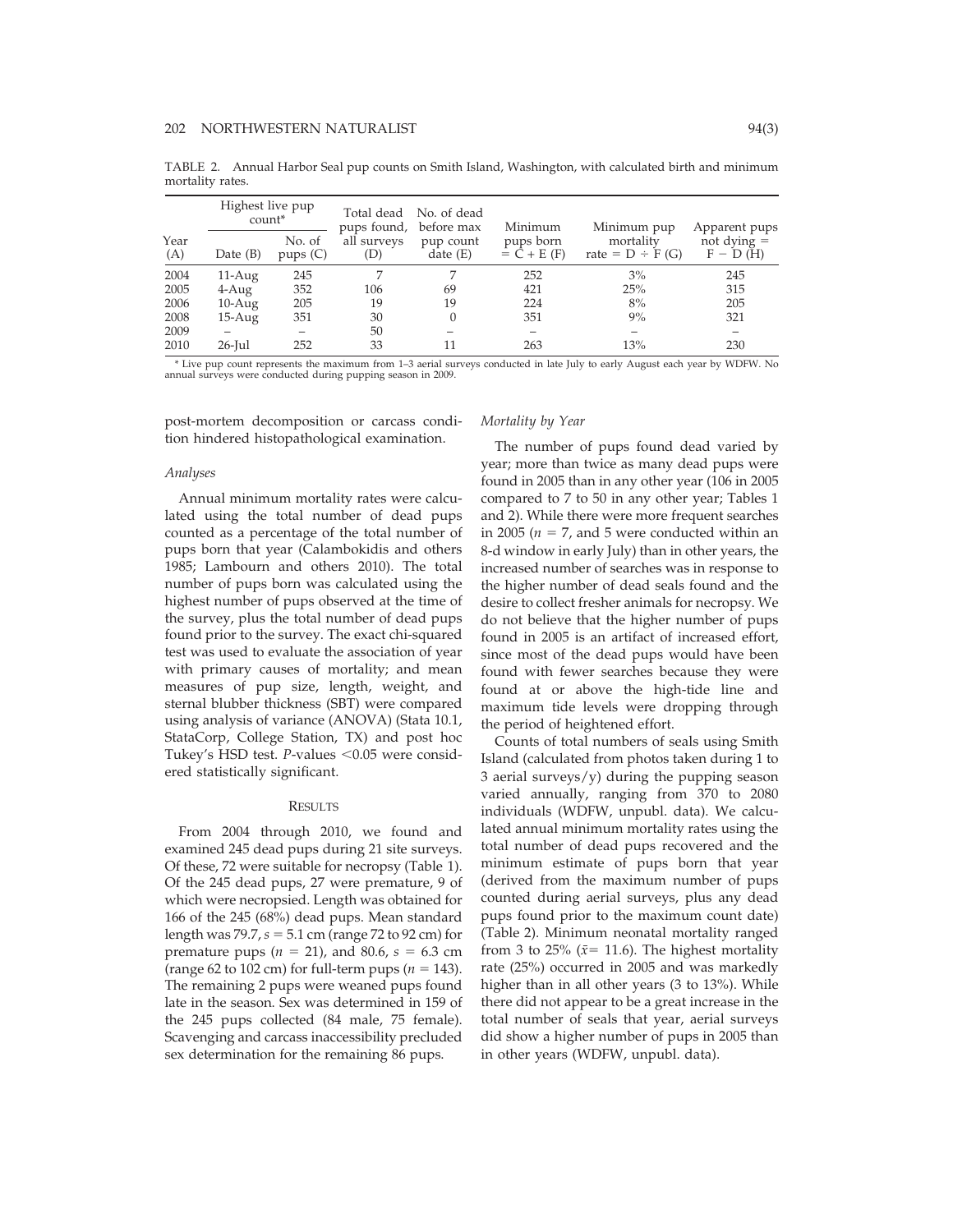| 2004 |  | 2005 |  | 2006 |                  | 2008   |   | 2009 |                  | 2010 |  | Total |    |
|------|--|------|--|------|------------------|--------|---|------|------------------|------|--|-------|----|
|      |  |      |  |      |                  |        |   |      |                  |      |  |       |    |
|      |  |      |  |      | $\left( \right)$ | $\cup$ |   |      |                  |      |  |       |    |
|      |  | 11   |  |      |                  | 0      |   |      |                  |      |  | ۲.    | 15 |
|      |  | 14   |  |      |                  |        |   | h    |                  |      |  | 25    | 8  |
|      |  |      |  | 4    | $\Omega$         | 5.     | 0 | З    | $\left( \right)$ |      |  | 24    |    |
|      |  |      |  |      |                  |        |   |      |                  |      |  |       | 24 |
|      |  |      |  | 35   |                  |        |   |      |                  | 10   |  |       |    |

TABLE 3. Primary (P) and contributing (C) causes of mortality by year for Harbor Seal pups recovered from Smith Island, Washington. Some pups had >1 contributing cause of mortality.

#### Causes of Mortality

Primary cause of mortality was determined for 48 of the 72 (67%) seals necropsied. In some cases, secondary or contributing causes were also determined (Table 3). There was a significant difference in primary causes of death among the study years ( $P = 0.003$ ). In 2004, 2 of the 4 seals that were necropsied were determined to be stillborn. This was evidenced by the observation of retention of 1 pup in its fetal sac, and the lack of lung flotation in formalin for both pups, indicating that the pups had not respired. Malnutrition was the primary cause of death for 1 other pup that year. In 2005, 14 of 35 (40%) pups necropsied died as a result of infectious processes. Malnutrition was the second highest (31%) primary cause of mortality that year. In 2005, for 8 of 35 (23%) pups examined, malnutrition was a secondary cause of mortality. In 2006, 2 pups died from infectious disease as the primary cause and malnutrition as the secondary cause, and 2 others died as a result of malnutrition. In 2008, all but 1 of the pups collected were too decomposed to determine cause of mortality. That pup died from an infectious process. In 2009 and 2010, infection was again the leading cause of mortality in 5 of 10 (50%) and 3 of 9 (33%) pups respectively, while malnutrition was the leading contributing or secondary cause (50%) in 2009. Cause of mortality was determined for 6 of the 9 (67%) necropsied lanugo pups. Stillbirth/dystocia and malnutrition were the primary causes of death in 2 pups, while the remaining 4 died from an infectious process.

# Pup Size Relative to Cause of Mortality

Pup length did not vary significantly by primary cause of mortality ( $F_{3,63} = 1.22$ ,  $P =$ 0.310). However, pup weight did vary

significantly with cause of mortality  $(F_{3,60} =$ 5.11,  $P = 0.003$ ), as did sternal blubber thickness  $(F_{3,62} = 9.30, P < 0.001)$ . These 2 factors were closely correlated (for 60 animals with both measurements,  $r = 0.75$ ,  $P < 0.001$ , see Fig. 2). Among primary causes of death, mean weight was significantly lower in malnourished pups  $(\bar{x}$ = 7.20 kg, s = 1.17) versus pups dead of stillborn/dystocia ( $\bar{x}$ = 10.29 kg, s = 1.63) (Tukey HSD test,  $P = 0.002$ ). Mean blubber thickness of pups with malnutrition as the primary cause of death ( $\bar{x}$ = 0.57 cm, s = 0.30) was significantly thinner than those that died of: (1) stillborn/dystocia ( $\bar{x}$ = 1.4 cm, s = 0.31,  $P < 0.001$ ); (2) infectious process ( $\bar{x}$ = 0.92 cm,  $s = 0.46$ ,  $P = 0.026$ ); and (3) undetermined ( $\bar{x}$ = 1.13 cm,  $s = 0.40$ ,  $P = 0.001$ ) cohorts. There was also a significant difference between the mean blubber thickness of pups in the infectious cause of death and stillborn/dystocia categories ( $P =$ 0.016).

# Pathogens detected

Significant pathogens were isolated in several pups. Five pups tested positive for phocine herpes virus (PhHV-1), based on polymerase chain reaction (PCR). Three of these pups were collected in 2005, and 1 each in 2009 and 2010. In all cases, the cause of mortality was infection, with all of the pups exhibiting multiple bacterial infections. Bacteria isolated from the herpesvirus-positive pups included Actinomyces, Escherichia coli, Salmonella spp., Streptococcus bovis, Streptococcus canis, Streptococcus phocae, and alpha hemolytic Streptococcus spp. Streptococcus canis infections were detected by culture in 2 seals recovered in 2005. Salmonella typhimurium was isolated from 4 seal pups in 2005 (including a seal co-infected with S. canis), but was not detected in other years of this study.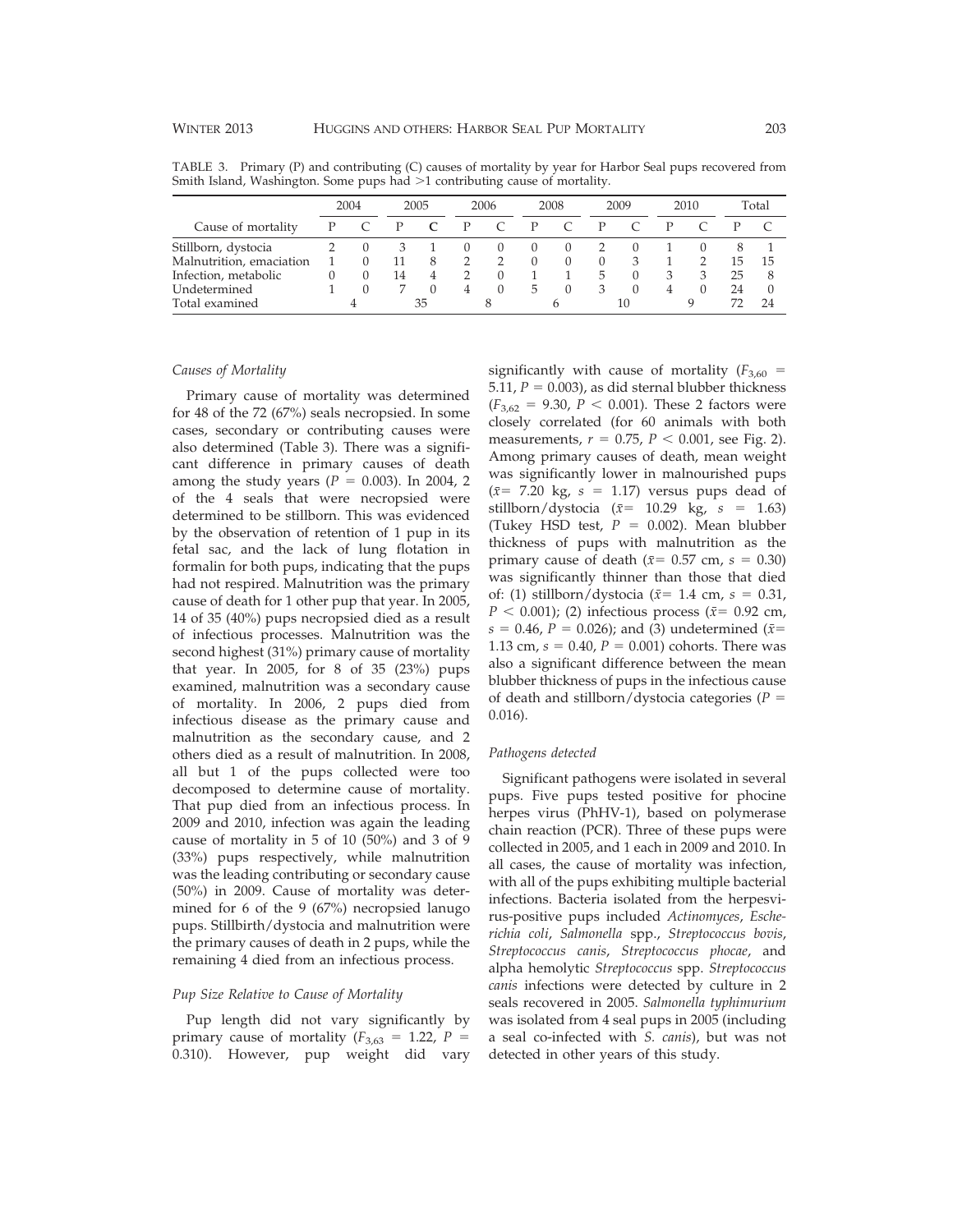

FIGURE 2. Primary cause of death in Harbor Seal pups by blubber thickness (cm) and weight (kg).

#### **DISCUSSION**

The higher neonatal mortality documented in 2005 cannot be explained by a disease outbreak and appears to be linked to the higher birth rate that year, which may possibly be a pattern at this site. While infectious disease was slightly more prevalent in 2005 (primary cause of death in 40% of pups examined) compared to all other years combined (primary cause of death in 33% of pups examined), we found that no single pathogen accounted for an increase in mortality. Although there did not appear to be a higher number of seals in 2005 (all age classes included) compared to other years, we estimated a minimum of 421 pups born in 2005, which was 28% higher than in the next highest year (2008). A high neonatal mortality rate has been previously documented at this site; Calambokidis and others (1978) reported a 19.7% birth rate and a pup mortality rate of 12.2% in a single year, and another single-year study conducted several years later calculated a birth rate of 26% and a 31% mortality rate (Calambokidis and others 1985; Steiger and others 1989). Annual pup mortality at Smith Island may be highly variable and influenced by a number of factors, such as overall birth rate, maternal age at pupping (Calambokidis and Gentry 1985; Steiger and others 1989), and prey availability.

The primary causes of mortality identified in this study were malnutrition and infection, which are consistent with those previously reported at Smith Island (Steiger and others

1989). While prematurity, stillbirth/dystocia, and malnutrition were prevalent in this study as well as the previous study, a higher proportion of pups appeared to have succumbed to infection during this study than previously reported at this site (Steiger and others 1989). Sampling bias may exist in this study as only fresh, minimally scavenged carcasses were collected for necropsy. Bald Eagles, the primary scavengers of Harbor Seals at Smith Island, appear to be less likely to consume emaciated pups or those with systemic infections and instead target newborn  $(<1$ -d old) and stillborn pups (Lambourn and others 2010). Consequently, a disproportionate number of individuals that died of emaciation or infectious diseases may have been left intact on the beach for collection.

Relationships between body mass and sternal blubber thickness and cause of mortality were expected. Because blubber thickness and weight are indicators of pup health, it is not surprising that pups with lower weights and inadequate blubber thicknesses were sick or nutritionally compromised, while more robust animals were either stillborn or died as a result of trauma at the time of parturition. Discerning whether emaciation was the primary cause of death rather than a contributing factor was sometimes difficult, especially in cases where both malnutrition and infection contributed to mortality. Malnutrition can lead to weakened immunity, resulting in infection (Ross and others 1993). Alternately, animals weakened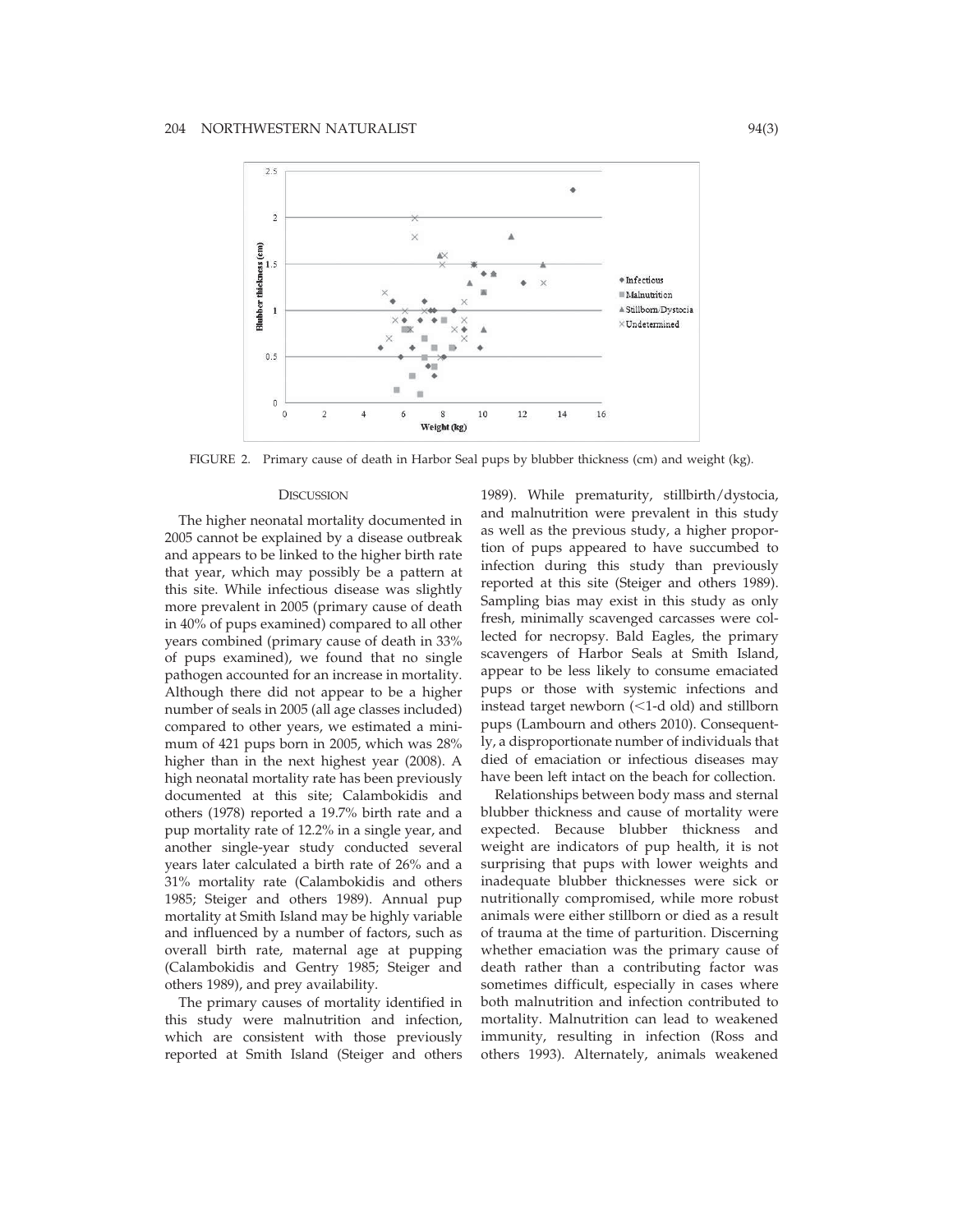by infection can become anorexic and succumb to malnutrition.

The proportion of premature pups recovered during this study was lower than previously recorded in a single year at this site. Steiger and others (1989) conducted more frequent searches prior to and early in the pupping season. Therefore, they may have been more successful in recovering early-season premature births.

Studies have demonstrated that although PhHV-1 appears to be endemic in Pacific Harbor Seal populations, fatal infections are typically associated only with neonates (Gulland and others 1997; Harder and others 1997; Goldstein and others 2003). The percentage of wild seal populations infected with PhHV-1 is currently unknown. Infected seal pups from this study were included in a recent review of all PhHV-1 cases presenting in British Columbia, Canada, and Washington State (Himworth and others 2010). Cases often presented with other simultaneous bacterial infections that could have been the primary pathogen(s), with the latent PhHV-1 infection occurring as a result of a concomitantly taxed immune system (Gulland and others 1997). This provides a challenge in distinguishing the role PhHV-1 may have played in the mortality of the seals in the present study. While PhHV-1 could have predisposed the seals to other virulent infections, these infections could have weakened pup immunity and subsequently increased the pathogenicity of PhHV-1. Regardless, PhHV-1 appeared to contribute to pup mortality at Smith Island.

Streptococcus canis and Salmonella typhimurium were unusual findings in this study and have not been previously reported at this site. It is unclear what may have contributed to the presence of S. canis in this population, because Smith Island is fairly isolated and this bacterium typically involves close contact with an infected canid (Bert and Lambert-Zechovsky 1997). In both cases, this isolate was considered important and likely represented an environmental source of infection via the umbilicus that may have originated from exposure to carrier seals, unauthorized visitors such as boaters and their dogs, or sewage runoff from the coastal mainland. A point source was not determined for S. typhimurium, which was only isolated in this population in 2005. In all 4 cases, this finding was biologically significant, as this bacterium directly contributed to mortality. The number of pups found with S. typhimurium is of concern, as it may represent an environmental exposure such as untreated sewage or agricultural runoff or exposure from other wildlife (Simental and Martinez-Urtaza 2008). As with most bacterial and viral pathogens, suppressed immunity caused by malnutrition or stress may have led to an increased susceptibility to infection. Because only dead animals were sampled in this study, the effect these isolated pathogens may have on live animals is unknown.

The high neonatal mortality rates we report here based on recovered carcasses, still likely represent a major underestimate and should be considered minimums. Not all dead animals would be guaranteed to wash up or to remain on the shore to be found, and it is highly probable that some would be consumed by scavengers before detection. For cetaceans especially, carcass counts can underestimate true mortality by an order of magnitude or more (Williams and others 2011). Given that Harbor Seal mortality at this site often occurs on shore, we would expect the recovery rates here to be higher than those of cetaceans; however, actual mortality would still be under-represented in the current study.

While this is one of the first multiple-year documentations of neonatal mortality rates in Harbor Seals, rates reported in some other pinniped species are either lower or similar to what we found and are not out of line with other studies on terrestrial mammals. Among phocid seals, neonatal mortality rates were estimated at 14–23% in Grey Seals (Halichoerus grypus) in the western United Kingdom (Baker 1984), and as averaging 3.8% over a 10-y period in Southern Elephant Seals (Mirounga leonina) on Marion Island, based on recovered carcasses (Pistorius and others 2001). Rates among otariids are more variable: reported neonatal mortality of South American Fur Seals (Arctocephalus australis) at Guafo Island, Chile (Seguel and others 2013), and Northern Fur Seals (Callorhinus ursinus) on the Pribilofs (Towell 2006) is well under 10%, but higher rates, more similar to what we found in Harbor Seals, have been documented in New Zealand Fur Seal (Arctocephalus forsteri) and Sea Lion (Phocarctos hookeri) populations (Mattlin 1978; Castinel et al. 2007).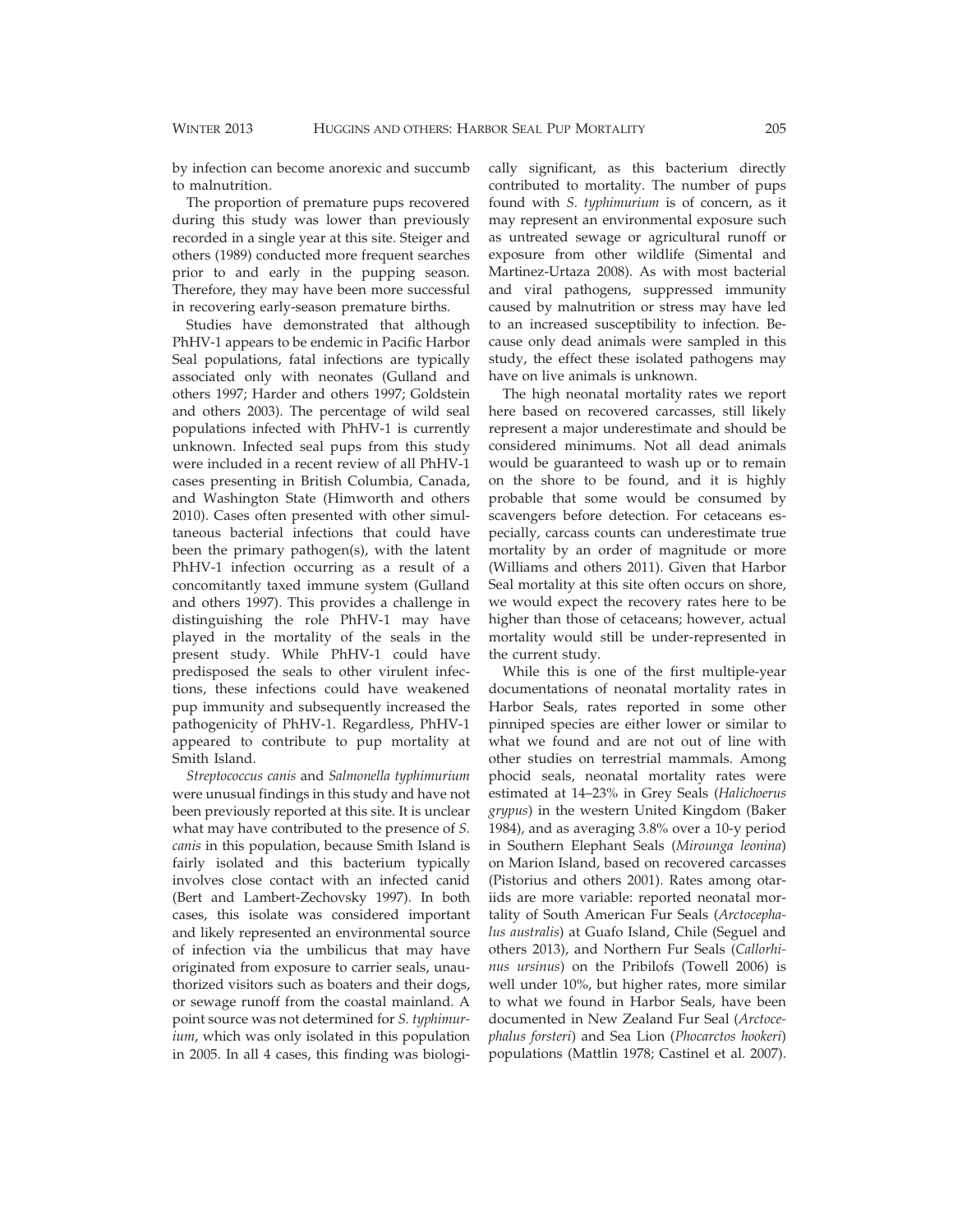In terrestrial mammals, high rates of 40–50% were found in some populations of Mule Deer (Odocoileus hemionus; Pojar and Bowden 2004) and Reindeer (Rangifer tarandus; Skogland 1985). Monard and others (1997) reported varied annual rates comparable to ours, ranging from 0 to 35% over a 15-y period in wild Horses (Equus caballus).

This study documents relatively high rates of neonatal mortality at a Harbor Seal haulout site, but also shows how these rates and the causes of death can express significant annual variation. Understanding these patterns is critical to the detection of population shifts and disturbances.

#### ACKNOWLEDGMENTS

The authors thank the staff and volunteers at Cascadia Research Collective, Washington Department of Fish and Wildlife, and the SeaDoc Society for their assistance with data collection, seal counts, and expertise. Research was conducted under NMFS Permit 540-1811 and 540-1502, as well as annual permits from the US Fish and Wildlife Service to conduct research at this site. This study was supported in part by the John H Prescott Marine Mammal Rescue Assistance Grant Program.

### LITERATURE CITED

- BAKER JR. 1984. Mortality and morbidity in Grey Seal pups (Halichoerus grypus). Studies on its causes, effects of environment, the nature and sources of infectious agents and the immunological status of pups. Journal of Zoology 203:23–48.
- BERT F, LAMBERT-ZECHOVSKY N. 1997. Septicemia caused by Streptococcus canis in a human. Journal of Clinical Microbiology 35:777–779.
- BIGG MA. 1981. Harbour Seal, Phoca vitulina, Linnaeus, 1758 and Phoca largha, Pallas, 1811. In: Ridgeway SH, Harrison RJ, editors. Handbook of marine mammals, vol 2: seals. New York, NY: Academic Press. p 1–27.
- BOSSART GD. 2006. Marine mammals as sentinel species for oceans and human health. Oceanography 19:134–137.
- CALAMBOKIDIS J, GENTRY RL. 1985. Mortality of known history Fur Seal pups. Journal of Wildlife Diseases 21:327–330.
- CALAMBOKIDIS J, STEIGER GH, LOWENSTINE LJ, BECKER DS. 1991. Chemical contamination of Harbor Seal pups in Puget Sound. Seattle, WA: Report 910/9– 91–032 to US EPA, Region 10. 43 p.
- CALAMBOKIDIS J, SPEICH SM, PEARD J, STEIGER GH, CUBBAGE JC. 1985. Biology of Puget Sound marine mammals and marine birds: Population health and

evidence of pollution effects. NOAA Technical Memorandum NOS OMA 18. 169 p.

- \*CALAMBOKIDIS J, BOWMAN K, CARTER S, CUBBAGE J, DAWSON P, FLEISCHNER T, SHUETT-HAMES J, SKIDMORE J, TAYLOR B, HERMAN SG. 1978. Chlorinated hydrocarbon concentrations and the ecology and behavior of Harbor Seals in Washington State waters. Final report to the National Science Foundation, Washington, D.C. 121 p. Available from http://www.cascadiaresearch.org/reports/ TESC-1978.pdf.
- CASTINEL A, DUIGNAN PJ, POMROY WE, LOPEZ-VILLALOBOS N, GIBBS NJ, CHILVERS BL, WILKINSON IS. 2007. Neonatal mortality in New Zealand Sea Lions (Phocarctos hookeri) at Sandy Bay, Enderby Island, Auckland Islands from 1998 to 2005. Journal of Wildlife Diseases 43:461–474.
- COLEGROVE KM, GRIEG DJ, GULLAND FMD. 2005. Causes of live strandings of Northern Elephant Seals (Mirounga angustirostris) and Pacific Harbor Seals (Phoca vitulina) along the central California coast, 1992–2001. Aquatic Mammals 31:1–10.
- FAYER R, DUBEY JP, LINDSAY DS. 2004. Zoonotic protozoa: from land to sea. Trends in Parasitology 20:531–536
- GIBSON AK, RAVERTY S, LAMBOURN DM, HUGGINS J, MAGARGAL SL, MAGARGAL L, GRIGG ME. 2011. Polyparasitism is associated with increased disease severity in Toxoplasma gondii-infected marine sentinel species. PLoS Neglected Tropical Diseases 5: e1142. doi:10.1371/journal.pntd.0001142.
- GOLDSTEIN T, GULLAND FM, ALDRIDGE BM, HARVEY JT, ROWLES T, LAMBOURN DM, JEFFRIES SJ, MEASURES L, YOCHEM PK, STEWARD, BS, SMALL RJ, KING DP, STOTT JL, MAZET JA. 2003. Antibodies to phocine herpesvirus-1 are common in North American Harbor Seals (Phoca vitulina). Journal of Wildlife Diseases 39:487–494.
- GULLAND FMD, LOWENSTINE LJ, LAPOINTE JM, SPRAKER T, KING DP. 1997. Herpesvirus infection in stranded Pacific Harbor Seals of coastal California. Journal of Wildlife Diseases 33:450–458.
- HARDER TC, VOS HW, DE SWART RL, OSTERHAUS ADME. 1997. Age-related disease in recurrent outbreaks of phocid herpes type-1 infections in a seal rehabilitation center: Evaluation of diagnostic methods. Veterinary Record 140:500–503.
- HIMWORTH CG, HAULENA M, LAMBOURN DM, GAYDOS JK, HUGGINS J, ZAREMBA J, CALAMBOKIDIS J, FORD J, ROSS P, RAVERTY S. 2010. Pathology and epidemiology of phocid herpesvirus-1 infections in wild and rehabilitating Harbor Seals (Phoca vitulina) in the Northeastern Pacific. Journal of Wildlife Diseases 46:1046–1051.

\* Unpublished.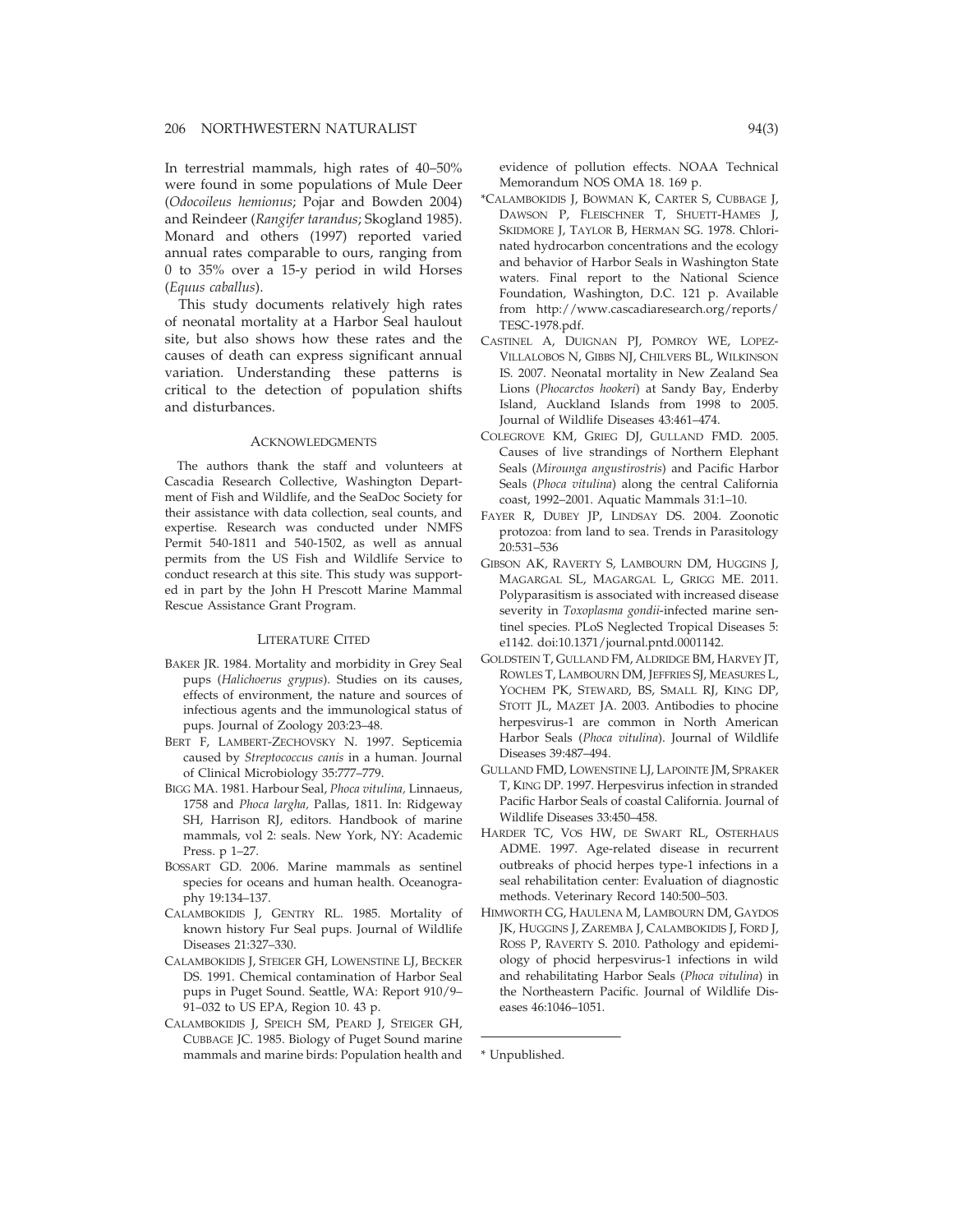- HONG C-S, CALAMBOKIDIS J, STEIGER GH, BUSH B, SHAW SD. 1996. Polychlorinated biphenyls and organochlorine pesticides in Harbor Seal pups from the inland waters of Washington. Environmental Science and Technology 30:837–844.
- JEFFRIES S, HUBER H, CALAMBOKIDIS J, LAAKE J. 2003. Trends and status of Harbor Seals in Washington State: 1978–1999. Journal of Wildlife Management 67:201–219.
- KERSH GJ, LAMBOURN DM, RAVERTY SA, FITZPATRICK KA, SELF JS, AKMAJIAN AM, JEFFRIES SJ, HUGGINS J, DREW CP, ZAKI SR, MASSUNG RF. 2012. Coxiella burnetii infection of marine mammals in the Pacific Northwest, 1997–2010. Journal of Wildlife Diseases 48:201–206.
- KREUDER C, MILLER MA, JESSUP DA, LOWENSTINE LJ, HARRIS MD, AMES JA, CARPENTER TE, CONRAD PA, MAZET JA. 2003. Patterns of mortality in Southern Sea Otters (Enhydra lutris nereis) from 1998–2001. Journal of Wildlife Diseases 393:495– 509.
- \*LAMBOURN DM, JEFFRIES SJ, HUBER HR. 2010. Observations of Harbor Seals in southern Puget Sound during 2009. Washington Department of Fish and Wildlife Contract Report for NOAA. Purchase Order AB133F09SE2836F. 27 p. Available from WDFW, Marine Mammal Investigations, 7801 Phillips Road, Lakewood, WA 98498.
- MATTLIN RH. 1978. Pup mortality of the New Zealand Fur Seal (Arctocephalus forsteri lesson). New Zealand Journal of Ecology 1:138–144.
- MILLER MA, GARDNER IA, KREUDER C, PARADIES DM, WORCESTER KR, JESSUP DA, DODD E, HARRIS MD, AMES JA, PACKHAM AE, CONRAD PA. 2002. Coastal freshwater runoff is a risk factor for Toxoplasma gondii infection of Southern Sea Otters (Enhydra lutris nereis). International Journal for Parasitology 32:997–1006.
- MILLER WA, MILLER MA, GARDNER IA, ATWILL ER, BYRNE BA, JANG S, HARRIS M, AMES J, JESSUP D, PARADIES D, WORCESTER K, MELLI A, CONRAD PA. 2006. Salmonella spp., Vibrio spp., Clostridium perfringens, and Plesiomonas shigelloides in marine and freshwater invertebrates from coastal California ecosystems. Microbial Ecology 52:198–206.
- MONARD A, DUNCAN HF, FEH C. 1997. Variations in the birth sex ratio and neonatal mortality in a natural herd of horses. Behavioral Ecology and Sociobiology 41:243–249.
- NORMAN SA, BOWLBY CE, BRANCATO MS, CALAMBOKIDIS J, DUFFIELD D, GEARIN PJ, GORNALL TA, GOSHO ME, HANSON B, HODDER J, JEFFRIES SJ, LAGERQUIST B, LAMBOURN DM, MATE B, NORBERG B, OSBORNE RW, RASH JA, RIEMER S, SCORDINO J. 2004. Cetacean strandings in Oregon and Washington between 1930 and 2002. Journal of Cetacean Research and Management 6:87–99.
- PISTORIUS PA, BESTER MN, KIRKMAN SP, TAYLOR FE. 2001. Pup mortality in Southern Elelphant Seals at Marion Island. Polar Biology 24:828–831.
- PITCHER KW, MCALLISTER DC.1981. Movements and haul out behavior of radio-tagged Harbor Seals, Phoca vitulina. The Canadian Field Naturalist 95: 292–297.
- POJAR TM, BOWDEN DC. 2004. Neonatal Mule Deer fawn survival in West-Central Colorado. Journal of Wildlife Management 68:550–560.
- \*PUGLIARES K, HERZIG S, BOGOLMONI A, HARRY C, TOUHEY K, MOORE M. 2007. Marine mammal necropsy: An introductory guide for stranding responders and field biologists. Woods Hole, MA: Woods Hole Oceanographic Institution. Technical Report WHOI-2007-06. 133 p. Available from: https://darchive.mblwhoilibrary.org/handle/1912/ 1823.
- RIEDMAN M.1990. The Pinnipeds: seals, sea lions, and walruses. Berkeley, CA: University of California Press. 439 p.
- ROSS PS, POHAJDAK B, BOWEN WD, ADDISON RF.1993. Immune function in free-ranging Harbor Seal (Phoca vitulina) mothers and their pups during lactation. Journal of Wildlife Diseases 29:21–29.
- ROSS PS, JEFFRIES S, YUNKER MB, ADDISON RF, IKONOMOU MG, CALAMBOKIDIS J. 2004. Harbour Seals (Phoca vitulina) in British Columbia, Canada, and Washington State, USA, reveal a combination of local and global polychlorinated biphenyl, dioxin, and furan signals. Environmental Toxicology and Chemistry 23:157–165.
- ROSS PS, NOEL M, LAMBOURN D, DANGERFIELD N, CALAMBOKIDIS J, JEFFRIES J. 2013. Declining concentrations of persistent PCBs, PBDEs, PCDEs and PCNs in Harbor Seals (Phoca vitulina) from the Salish Sea. Progress in Oceanography: in press.
- SEGUEL M, PAVES H, PAREDES E, SCHLATTER R. 2013. Causes of mortality in South American Fur Seal pups (Arctophoca australis gracilis) at Guafo Island, southern Chile (2004–2008). Marine Mammal Science 29:36–47.
- SIMENTAL L, MARTINEZ-UTARZA J. 2008. Climate patterns governing the presence and permanence of Salmonellae in coastal areas of Bahia de Todos Santos, Mexico. Applied and Environmental Microbiology 74:5918–5924.
- SKOGLAND T. 1985. The effects of density-dependent resource limitations on the demography of wild reindeer. Journal of Animal Ecology 54:359–374.
- STEIGER GH, CALAMBOKIDIS J, CUBBAGE JC, SKILLING DE, SMITH AW, GRIBBLE DH. 1989. Mortality of Harbor Seal pups at different sites in the inland waters of Washington. Journal of Wildlife Diseases 25:319–328.
- STODDARD R, GULLAND FMD, ATWILL ER, LAWRENCE J, JANG S, CONRAD PA. 2005. Salmonella and Campylobacter spp in Northern Elephant Seals, California. Emerging Infectious Diseases 11:1967–1969.